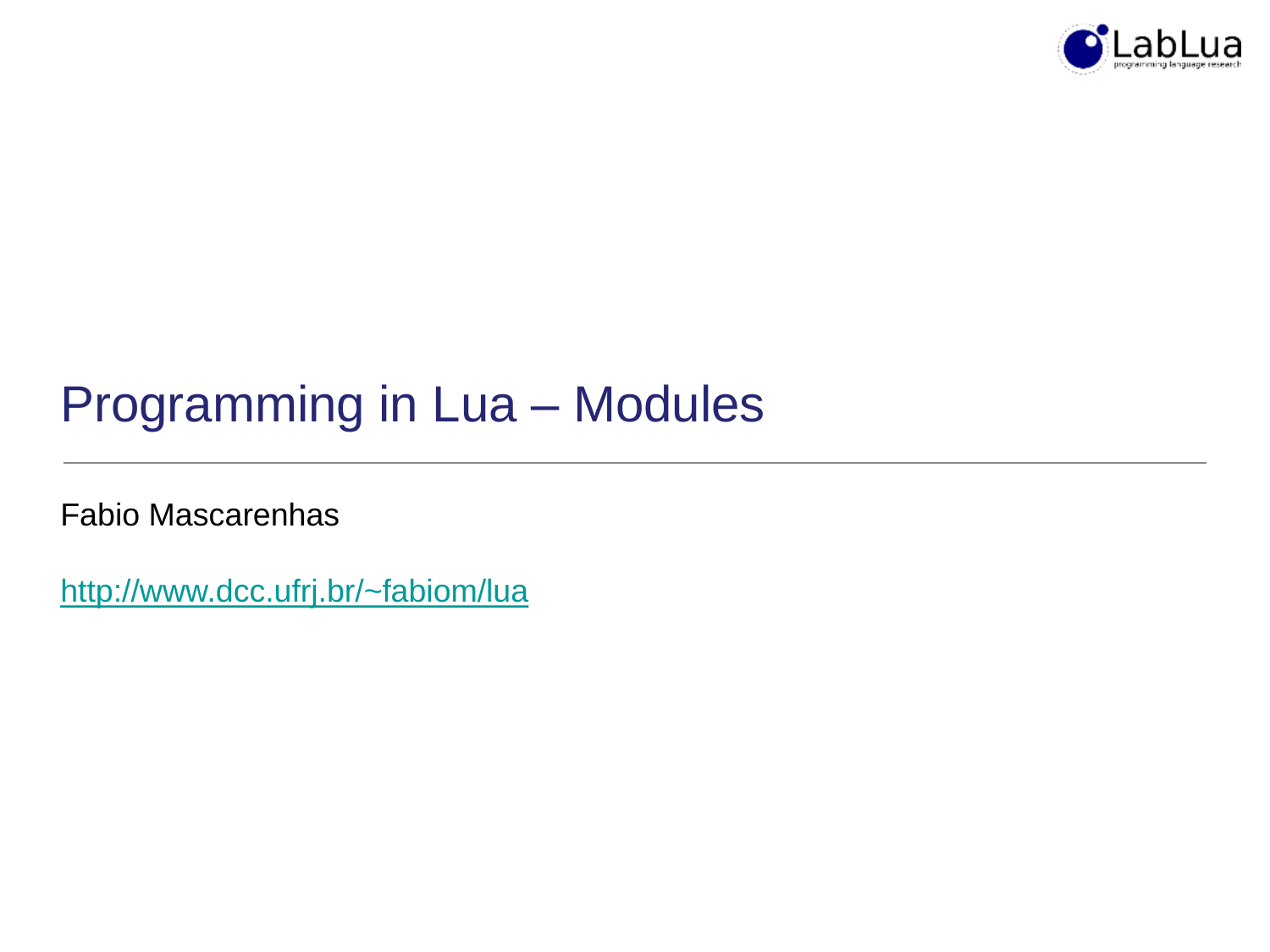

### **Modules**

- Until now we have been working on the REPL and in the context of a single *script*
- We also have been using just built-in functions such as ipairs and table.concat
- But most applications will not fit in a single script, and will not use only the builtin functions
- *Modules* solve both the code organization and the code reuse problems; a *module* is a reusable group of related functions and data structures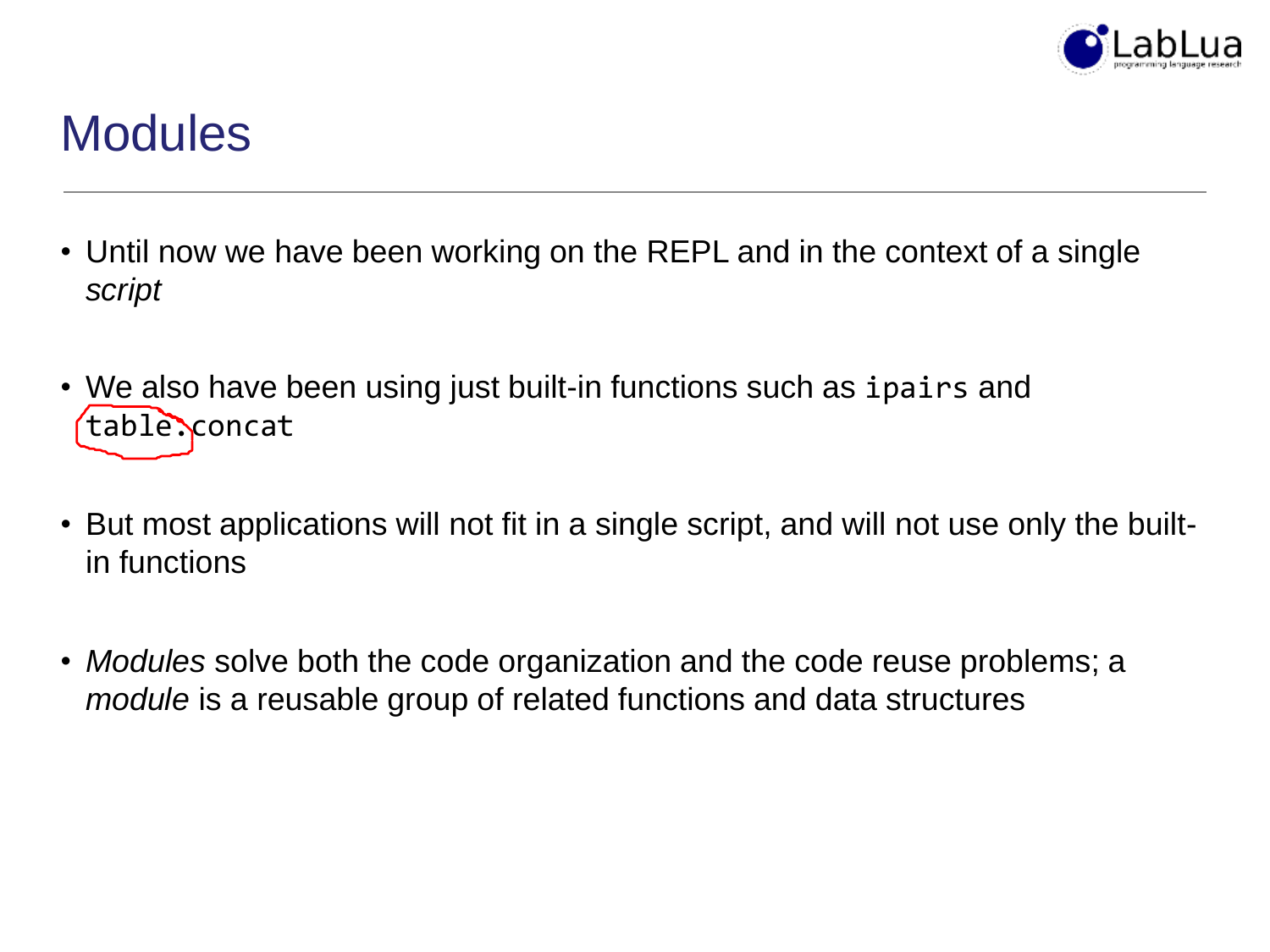

#### Modules are tables

- A Lua module is a piece of code that creates and returns a table; this table has all of the functions and data structures that the module *exports*
- The Lua standard library defines several modules: table, io, string, math, os, coroutine, package, and debug
	- As a convenience, these modules are preloaded into global variables of the same name
- An application loads a module with the require built-in function; it takes the *name* of the module, and returns the module itself
- The application must assign the module to a variable, require does not set any global variables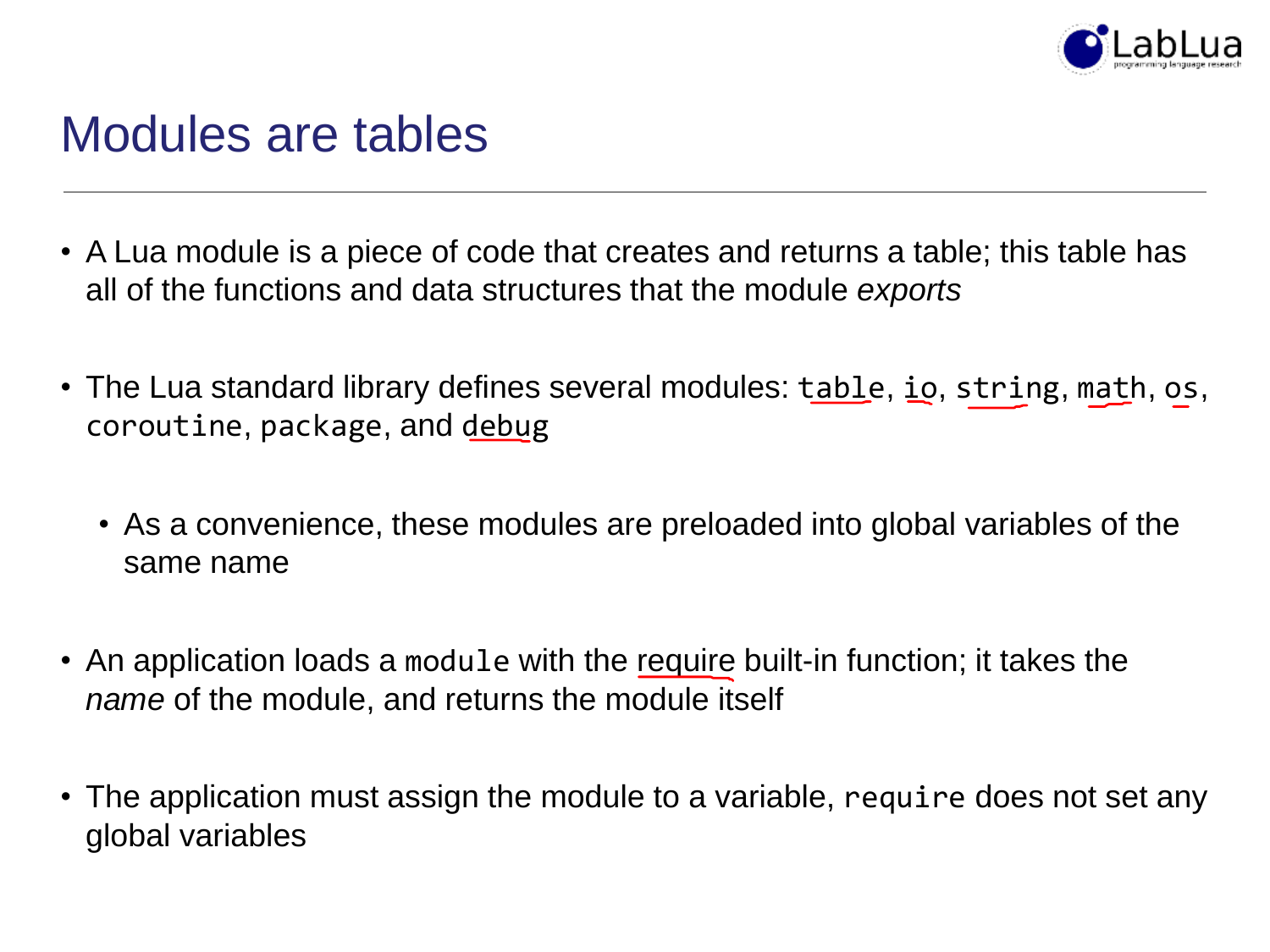

#### A simple module

• A module is a Lua script that returns a table when executed; as an example, let us create the stub of a simple module for complex numbers, and save it in a "complex.lua" file in the path where we are running our REPL:

```
local M = \{\} <br> \uparrow \downarrow \uparrow \uparrow \uparrow \downarrow \downarrowDrame of M. new = junction.
function M.new(r, i)
  return { real = r or 0, im = i or 0 }
end
M.i = M.new(0, 1)function M.add(c1, c2)
  return M.new(c1.real + c2.real, c1.im + c2.im)
end
function M.tostring(c)
  return tostring(c.real) .. "+" .. tostring(c.im) .. "i"
end
```
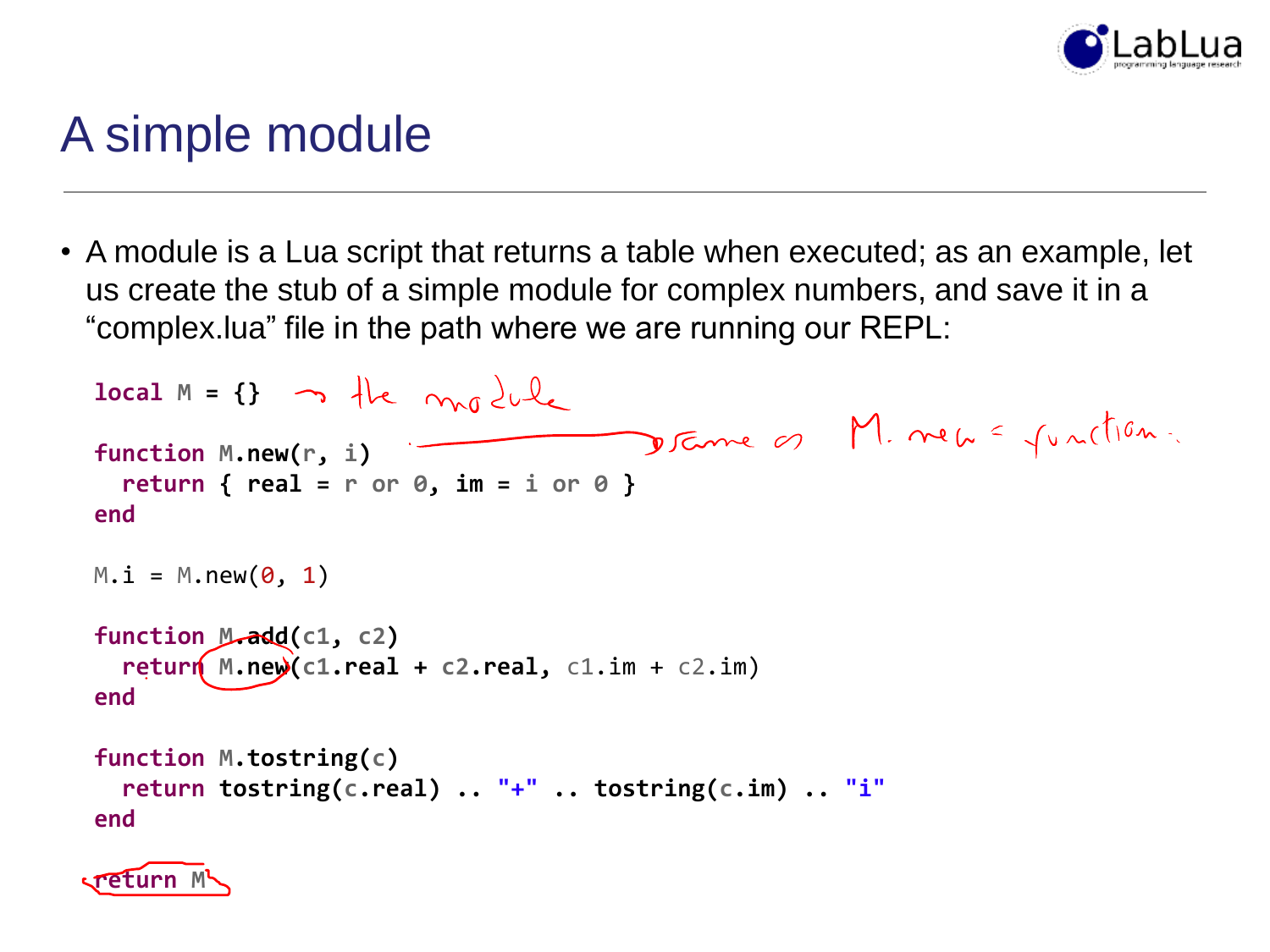

#### Another style

• We can define the same module in a slightly different style:

```
local function new(r, i)
  return { real = r or 0, im = i or 0 }
end
local i = new(0, 1)local function add(c1, c2)
  return(new(C1.read + c2.read, c1.in + c2.in)end
local function tos(c)
  return tostring(c.real) .. "+" .. tostring(c.im) .. "i"
end
return { new = new, i = i, add = add, tostring = tos }"export lit"
```
• This style has better performance, but more duplication; it is a matter of taste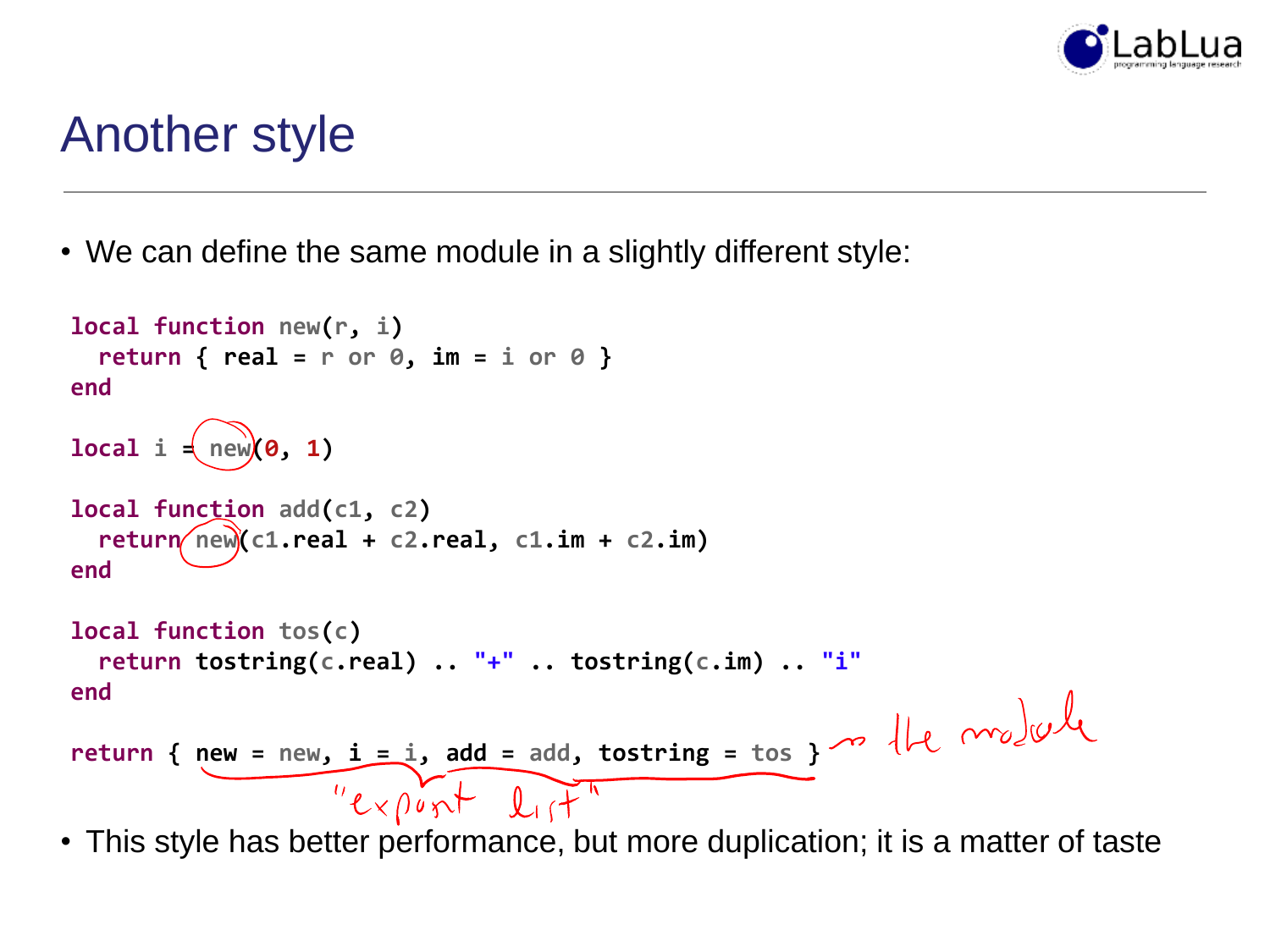

# Loading complex

• We can load our new module in the REPL:

```
> complex = require "complex"
> print(complex)
table: 0000000000439820
```
• If we call require again we get the cached module:

```
> print(require "complex")
table: 0000000000439820
```
• If we want to force the module to be reloaded we can remove it from the cache:

```
> package.loaded.complex = nil
> complex = require "complex"
> print(complex)
table: 000000000042F8F0
```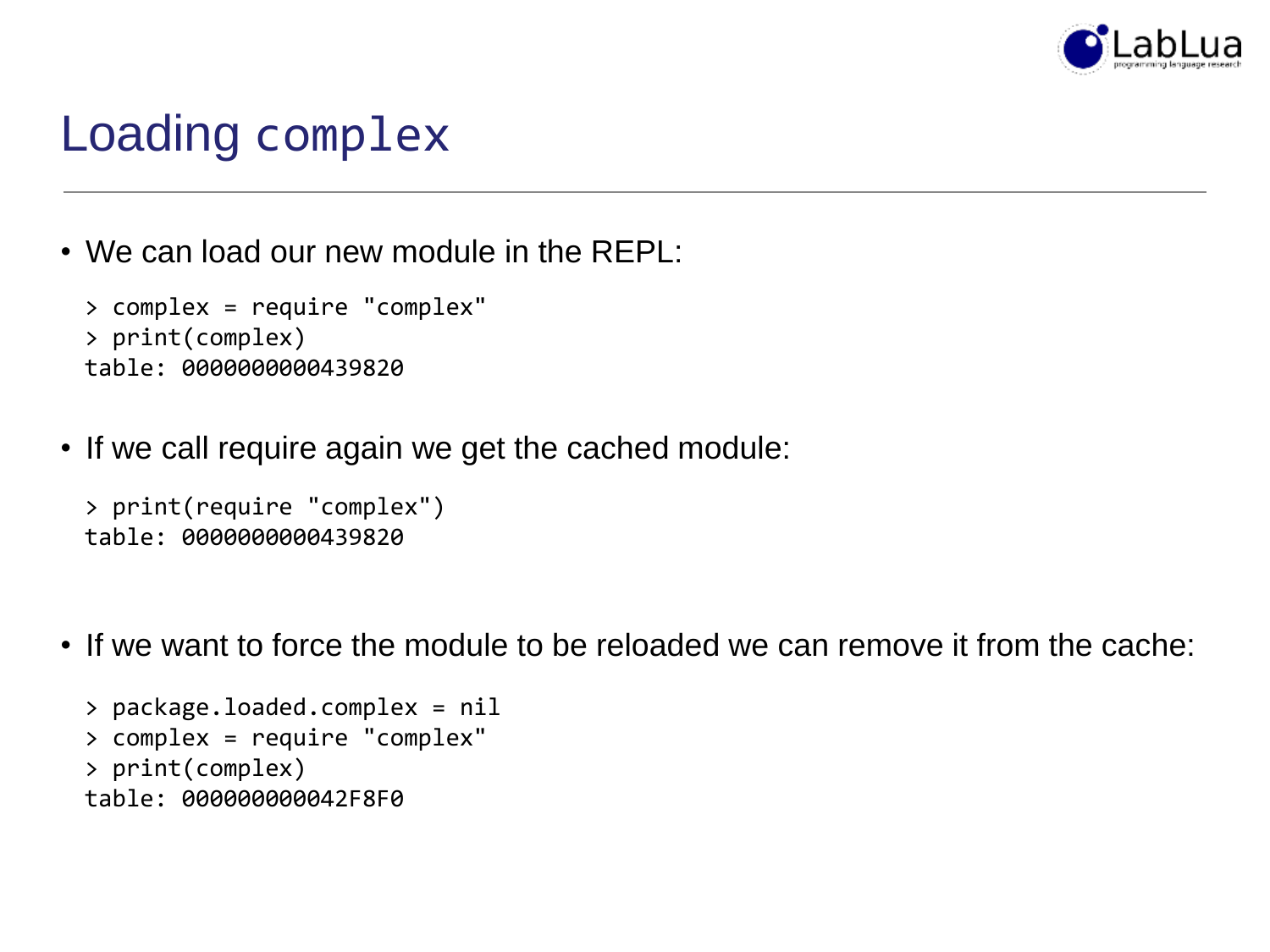

# Using the module

• Once we have loaded the module an assigned it to a variable, we can use anything it exports:

```
> c1 = complex.new(1, 2)> print(complex.tostring(c1))
1+2i> c2 = complex.add(c1, complex.new(10, 2))> print(complex.tostring(c2))
11+4i
> c3 = complex.add(c2, complex.i)
> print(complex.tostring(c3))
11+5i
```
• A module is just a table, so we could assign to its fields, but this is definitely bad programming style!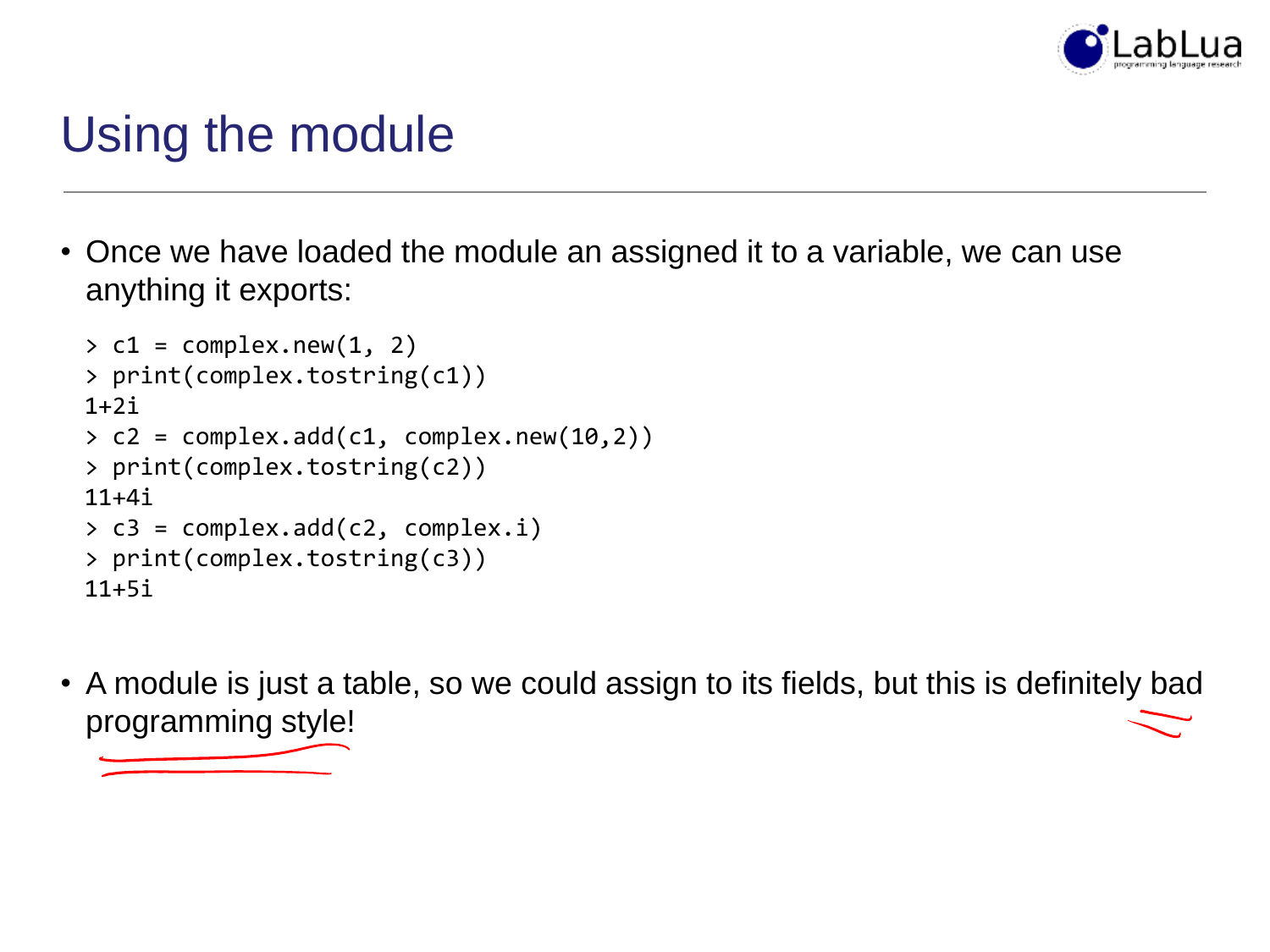

### Search path

• Where does require go to find the module? It uses a *search path* in the package.path variable:

```
> print(package.path)
/usr/local/share/lua/5.2/?.lua;/usr/local/share/lua/5.2/?/init.lua;/usr/local/li
b/lua/5.2/?.lua;/usr/local/lib/lua/5.2/?/init.lua;./?.lua
```
- The search path is naturally system-dependent, and comes from the LUA PATH 5 2 environment variable, if defined, or the LUA PATH environment variable, or a pre-compiled default
	- Lua replaces ;; in the environment variables by the pre-compiled default
- The search path is a list of templates separated by semicolons; require tries each template in turn, replacing ? by the module name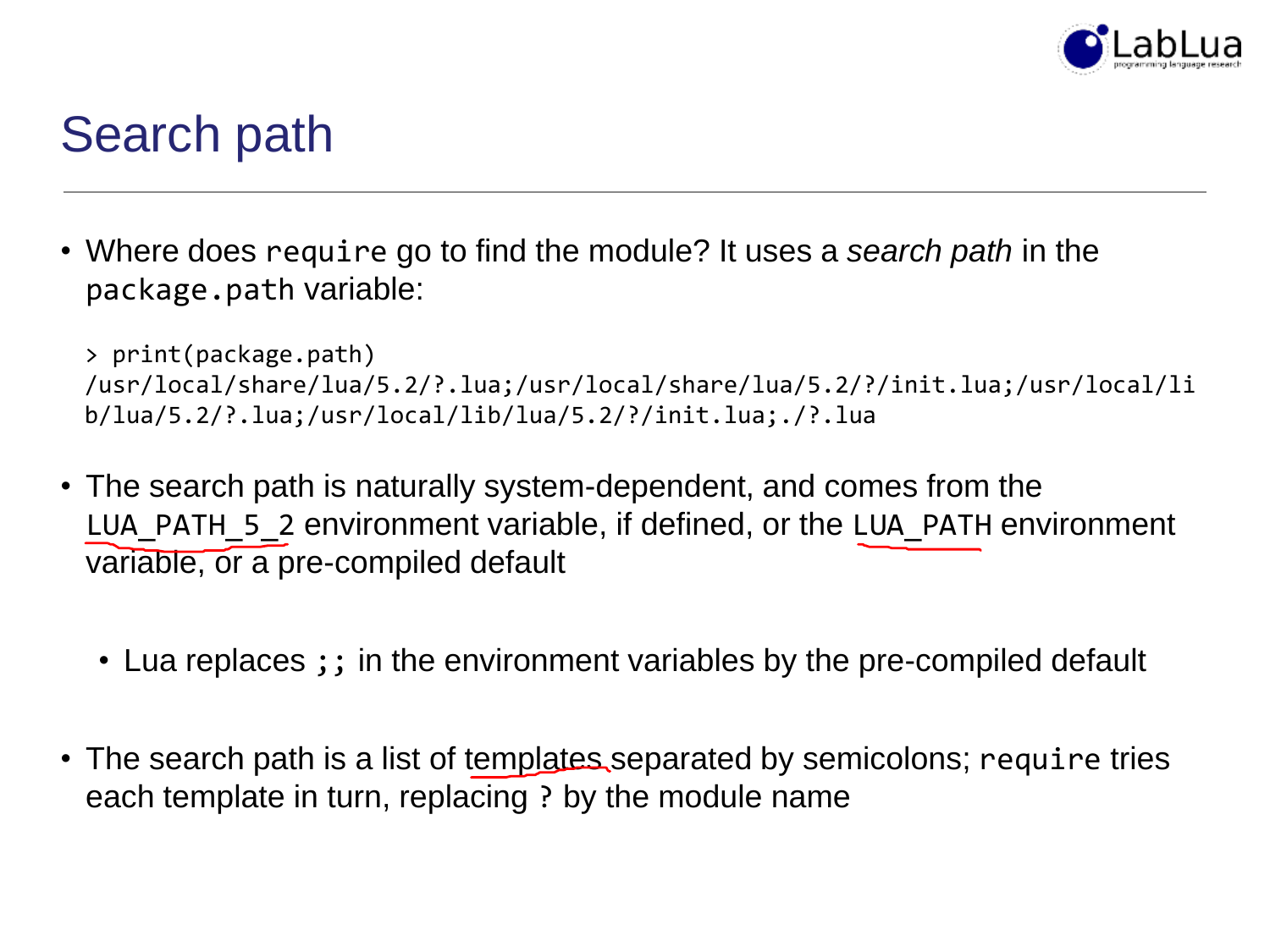

# Searching for complex

• For the search path in the previous slide, require will try to load the following paths:

/usr/local/share/lua/5.2/complex.lua /usr/local/share/lua/5.2/complex/init.lua /usr/local/lib/lua/5.2/complex.lua /usr/local/lib/lua/5.2/complex/init.lua ./complex.lua

- We have put complex. Lua in the current path, so the last one succeeds
- If you are in doubt of which file will be loaded, you can use the package.searchpath built-in function:

```
> print(package.searchpath("complex", package.path))
.\complex.lua
```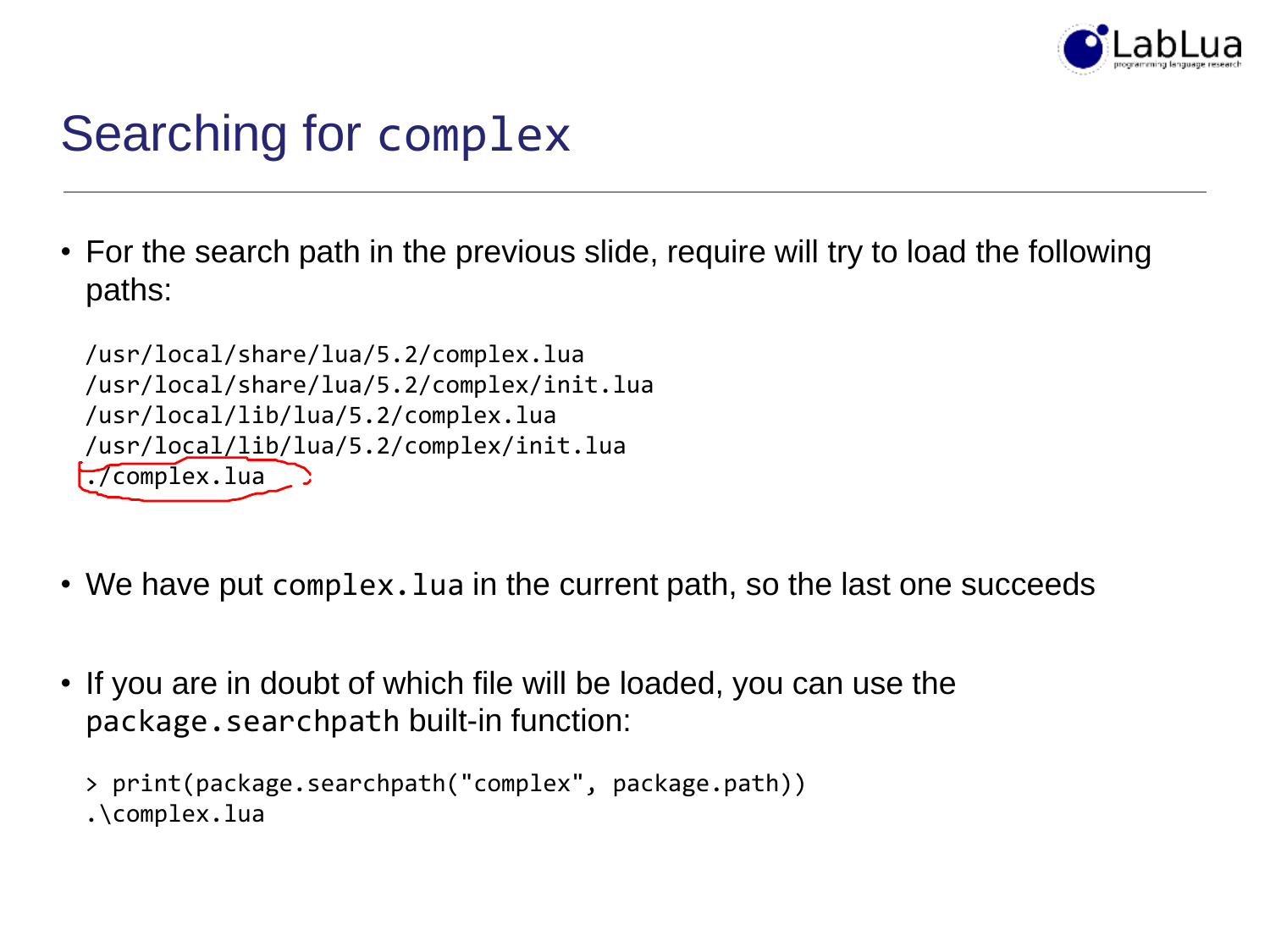

# **Conflicts**

- Module names can be pretty common, and, if there is no other namespacing mehanism, conflicts are bound to occur
- Suppose we want to have two complex. Lua modules in our system, maybe because they mean different things, or are different implementations of the same thing, each with different trade-offs
- We can put each one in its own *package*, or its own folder
	- We will put the first one under adts/complex. lua, and the second one under numlua/complex.lua"
- We can require adts.complex to get the first one, and numlua.complex to get the second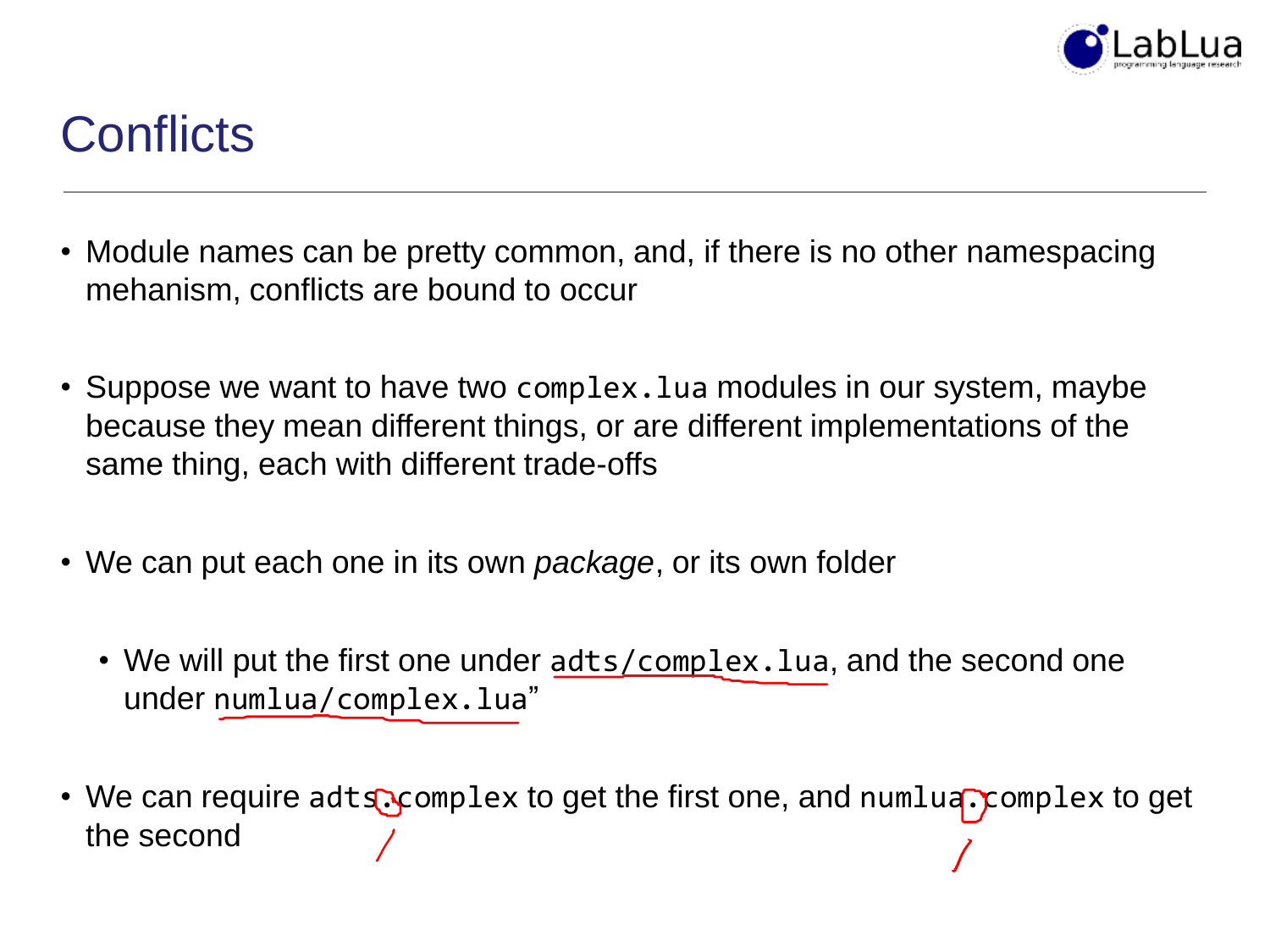

#### Packages

- Lua replaces each dot in the module name with the path separator for the platform to get a fully-qualified name that it replaces on the templates of the search path
- We can see this with package. searchpath:

```
> print(package.searchpath("adts.numbers.complex", package.path))
nil
```

```
no file '/usr/local/share/lua/5.2/adts/numbers/complex.lua'
no file '/usr/local/share/lua/5.2/adts/numbers/complex/init.lua'
no file '/usr/local/lib/lua/5.2/adts/numbers/complex.lua'
no file '/usr/local/lib/lua/5.2/adts/numbers/complex/init.lua'
no file './adts/numbers/complex.lua'
```